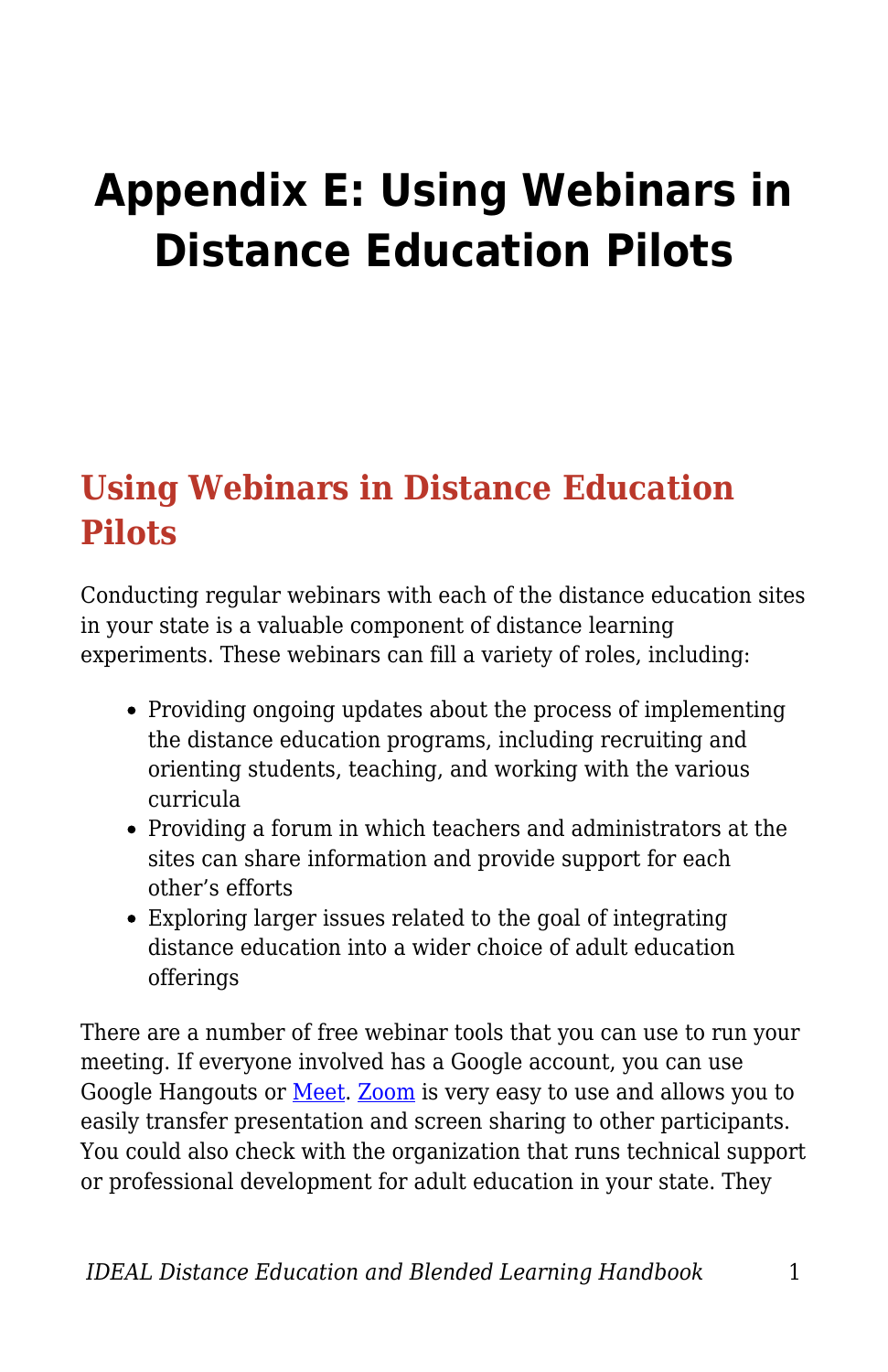might have a license for Adobe Connect, WebEx, GoToMeeting, or other paid web conferencing software.

For webinars to serve these functions effectively, they need to be carefully planned and moderated. Structuring the webinars allows the moderator to keep the group on task and allows the participants to address all issues of concern. Two things are useful in this regard. One is to send an email a week ahead of the webinar asking for some information to help establish the agenda. The second is to circulate the agenda two days in advance of the webinar.

The first email requesting information serves several purposes:

- It allows the moderator to be informed about the status of the sites and their concerns before the webinar. This allows the moderator to adjust the agenda, if needed, and guides the moderator in thinking about how to structure the webinar.
- It encourages sites to reflect on their progress and the issues they face in implementing and maintaining their distance learning projects.
- It provides the foundation for a brief opening statement from each site on the webinar.

The template for information should be short and simple and should reflect the issues to be covered in a particular webinar. There is likely to be a considerable amount of repetition in the templates used over time; for example, most templates will ask sites to report on the number of students served, and many topics, such as recruitment methods, may be covered in multiple webinars.

Examples of some templates requesting information are provided below.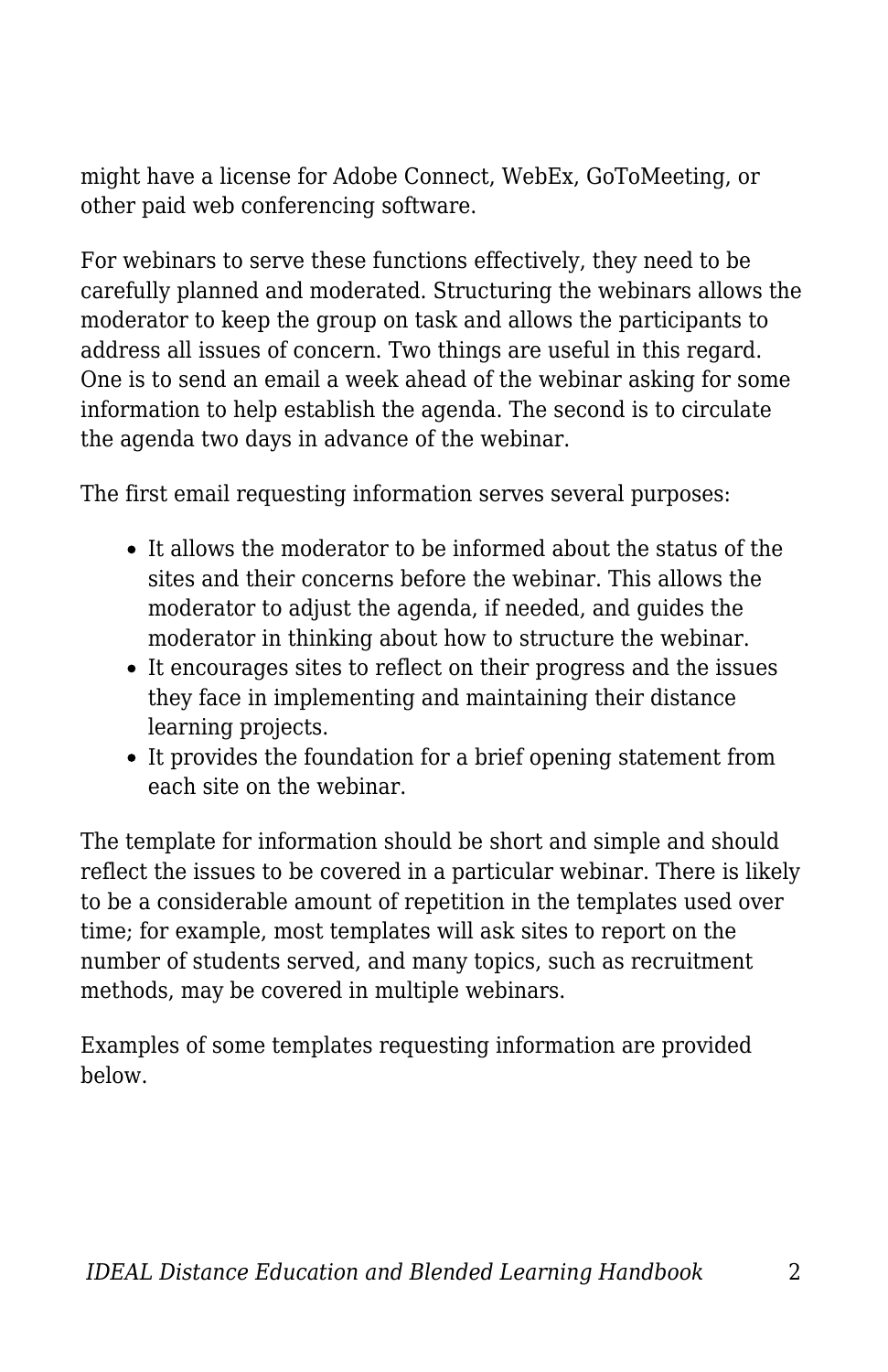### **Examples of Webinar Agenda**

### **Site Summary Webinars**

The following conference agenda templates were used for a series of four monthly webinars conducted for a group of sites just beginning their distance program. A week before the webinar, each site was sent an email with a template to complete and return to the person who would be moderating the webinar.

### **Month 1**

As of (date), we had students in the program. To orient students to the curriculum and to being a distance learning student, we…. The major strategies we are using to provide regular support to these learners are…. We would characterize our overall progress as…. We are trying to figure out how to solve the following problems….

### **Month 2**

As of (date), we had students in the program. The major strategies we are using to provide regular support to these learners are…. We would characterize student retention in the program as…. We are defining "dropouts" as students who…. The biggest issues for our site are….

#### **Month 3**

As of (date), we had a students enrolled in the program. We consider to be active distance students. The major strategies we are using to provide regular support to these learners are…. The two most difficult problems we are trying to solve are….

#### **Month 4**

In the final webinar of this phase of the project, we will look back at

*IDEAL Distance Education and Blended Learning Handbook* 3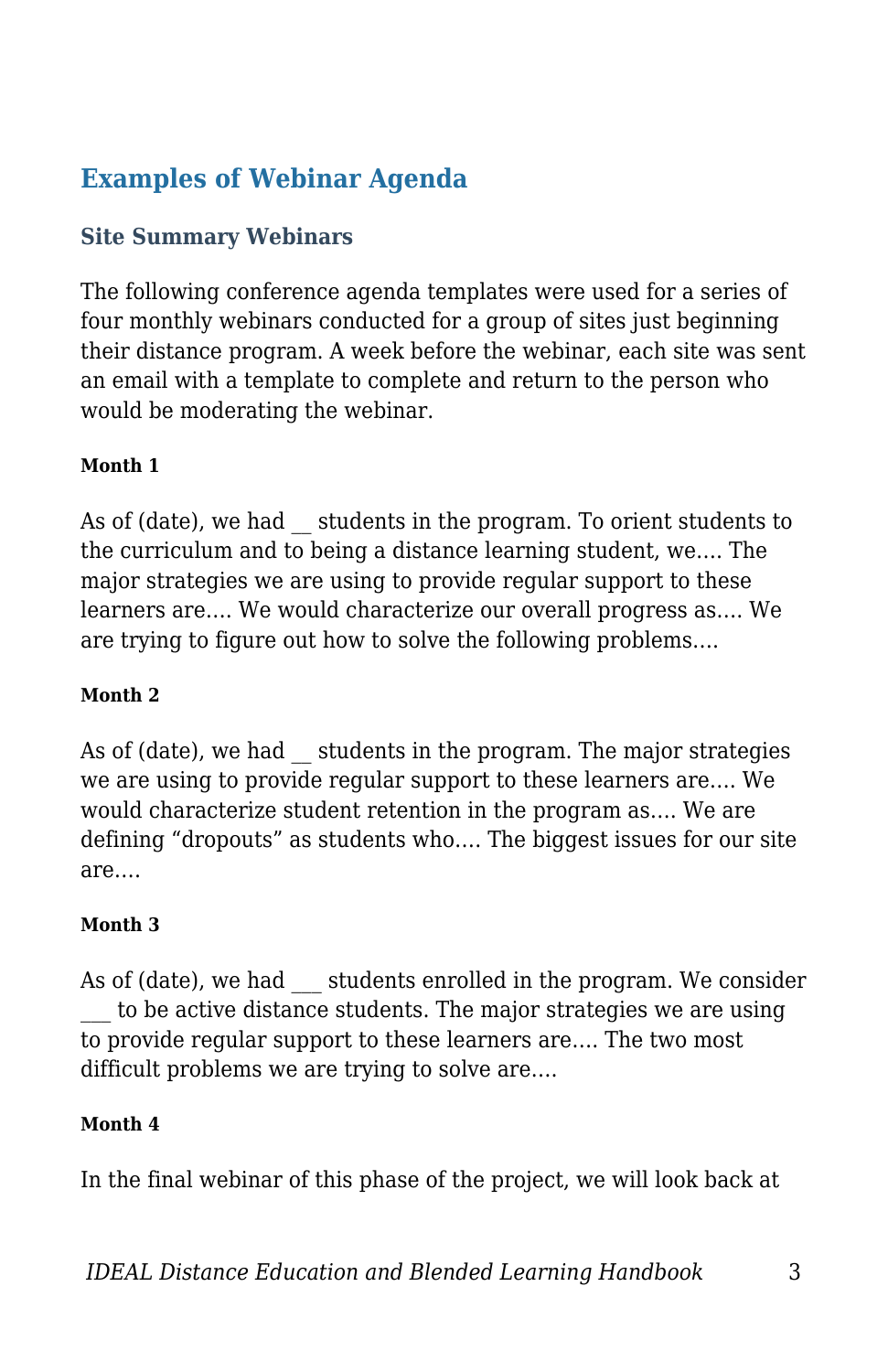the project thus far. To help get the process started, please respond briefly to the following questions before the webinar:

- In what ways did this program work well for your target population?
- What changes would you make for next year's project, and why?

### **Sample Moderator Guides for Conference Webinars**

For each phase of the pilot, there should be a webinar. For example, in Month 1, you will focus on the first aspect of the pilot or site plan: recruitment. If you are moderating the webinar and read through each organization's site plan, you may recall one organization that made a remarkable contribution to the way that recruitment could occur. Consider inviting such an organization to do a short presentation on the innovation during the webinar.

### **Phased Implementation Webinar Series**

This is an example of a 5 month piloting initiative. The participants come together each month for general updates, but focus each month on one area of implementation.

### **Month 1 Webinar**

- Welcome, introductions of all on the webinar.
- Set out topics for discussion: recruitment (likely primary focus of first webinar), orientation, student access to the Internet, distributing print materials to students. Any others important to participants?
- Recruitment
	- Ask each person to give a **brief** (1 min.) overview of what their site is doing to recruit students.
	- $\circ$  Short presentation from an organization doing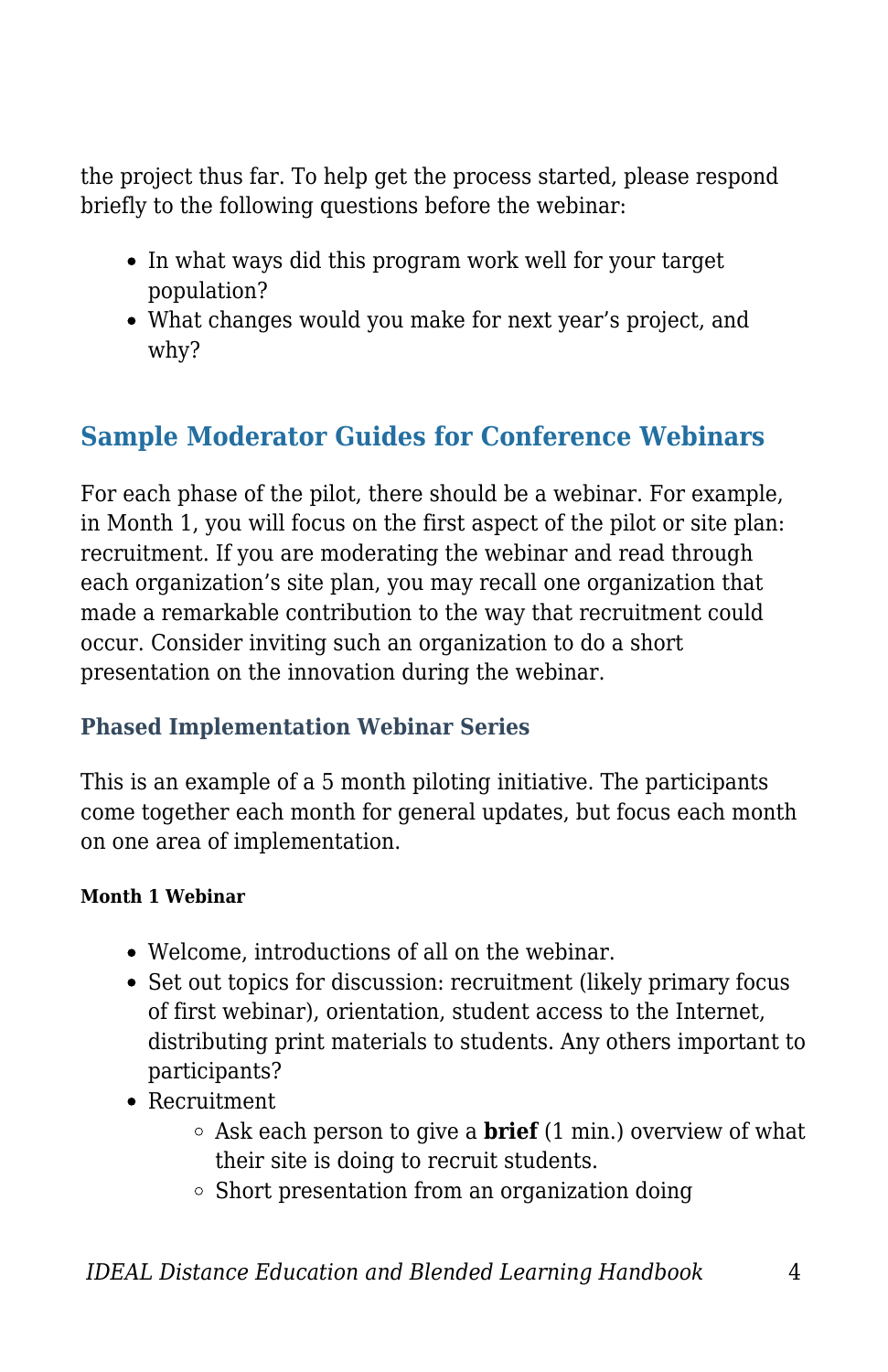remarkable work.

- Look for common threads/concerns.
- $\circ$  How are you working with other organizations?
- Talk about successes: what seems to be working in terms of recruiting?
- Brainstorming on how to handle problems (if any) encountered at sites.
- Other concerns raised by participants.
- Reminder of the next scheduled webinar.

### **Month 2 Webinar**

- Set out topics for discussion: orientation, materials distribution, student support and feedback, what is and is not working for programs.
	- One person from each site gives a **brief** (1 min.) overview of the current status of their site (# of students enrolled, method of orientation, method of student support, overall sense of progress). Look for common threads/concerns.
- Screening and Orientation:
	- What are sites doing to make sure they have distance learning-ready students?
	- What are sites doing to orient students to both the online component and the idea of independent learning?
	- Does what you are doing differ from what you anticipated? If so, what prompted you to make changes?
	- How are you doing orientation for blended learning classes?
	- $\circ$  Short presentation from an organization doing remarkable work.
- Share ideas about how sites are helping students access the internet.
- Other concerns raised by participants.
- Reminder of the next scheduled webinar.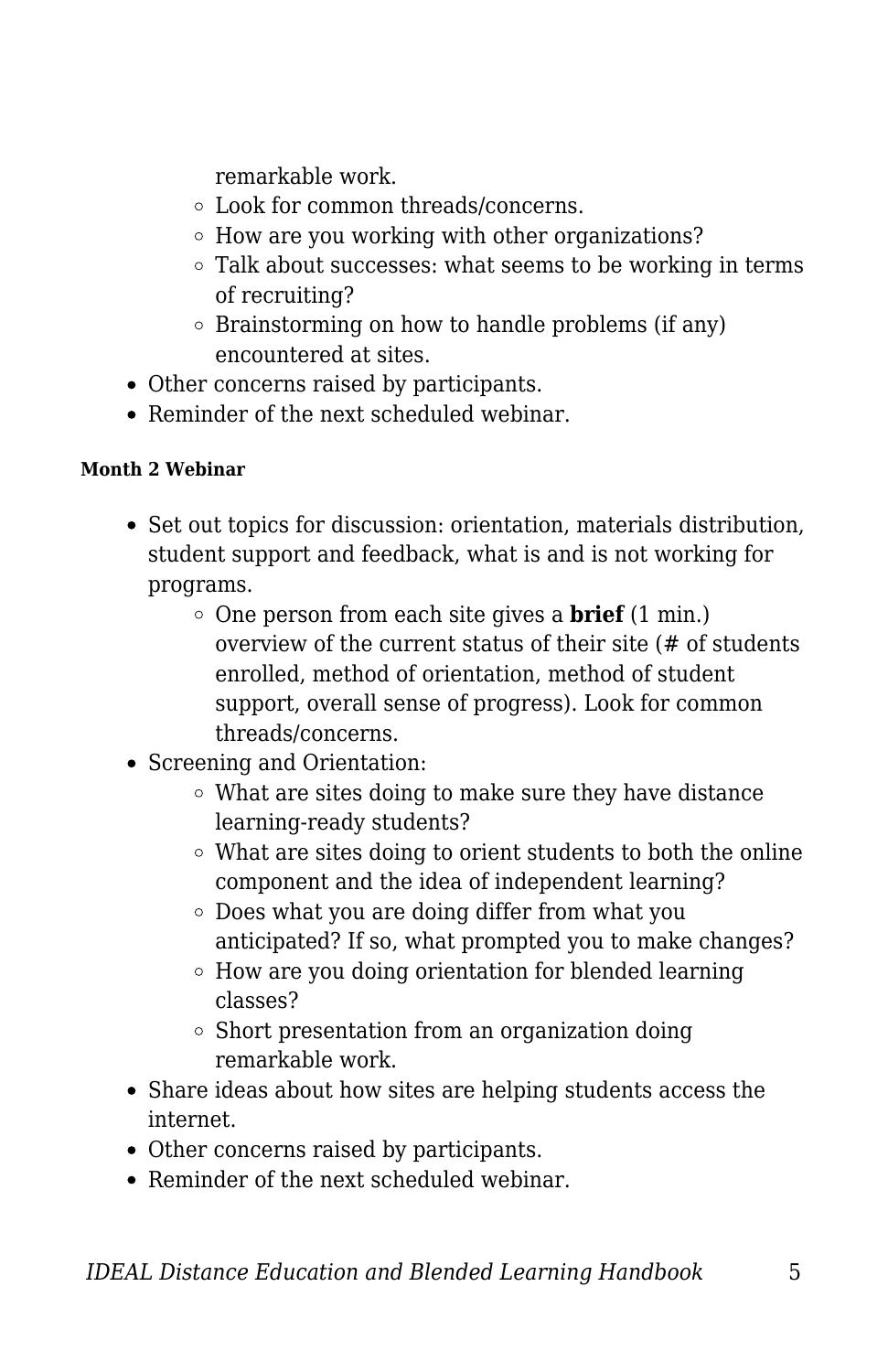### **Month 3 Webinar**

- Set out topics for discussion: student support and feedback, retention, definition of "dropout," issues sites are trying to resolve.
	- One person from each site gives a **brief** (1 min.) overview of the current status of their site (# of students enrolled, method(s) of student support, concerns about retention, overall sense of progress). Look for common threads/concerns.
- Involved Instruction: Describe what this looks like at your site.
- Complementary/supplemental instructional materials: What are you using? Are you using a learning management system (LMS) or class website to organize and distribute? How is it working?
- Student support and feedback:
	- How are you providing feedback and support to students? Does this differ from what you anticipated? If so, why were the changes necessary? What methods, if any, are more effective, and why? Does this differ for different students?
- Student retention:
	- How would you characterize retention of students? Does this differ from your other programs? If so, how? What are you doing to increase student retention? What do you see as the major obstacles to retaining students in the program?
- "Dropouts"
	- $\circ$  How is your site defining a "dropout"? How does this differ from your other programs? Do you have any recommendations on dealing with this issue?
- Major issues sites are addressing.
- Other concerns raised by participants.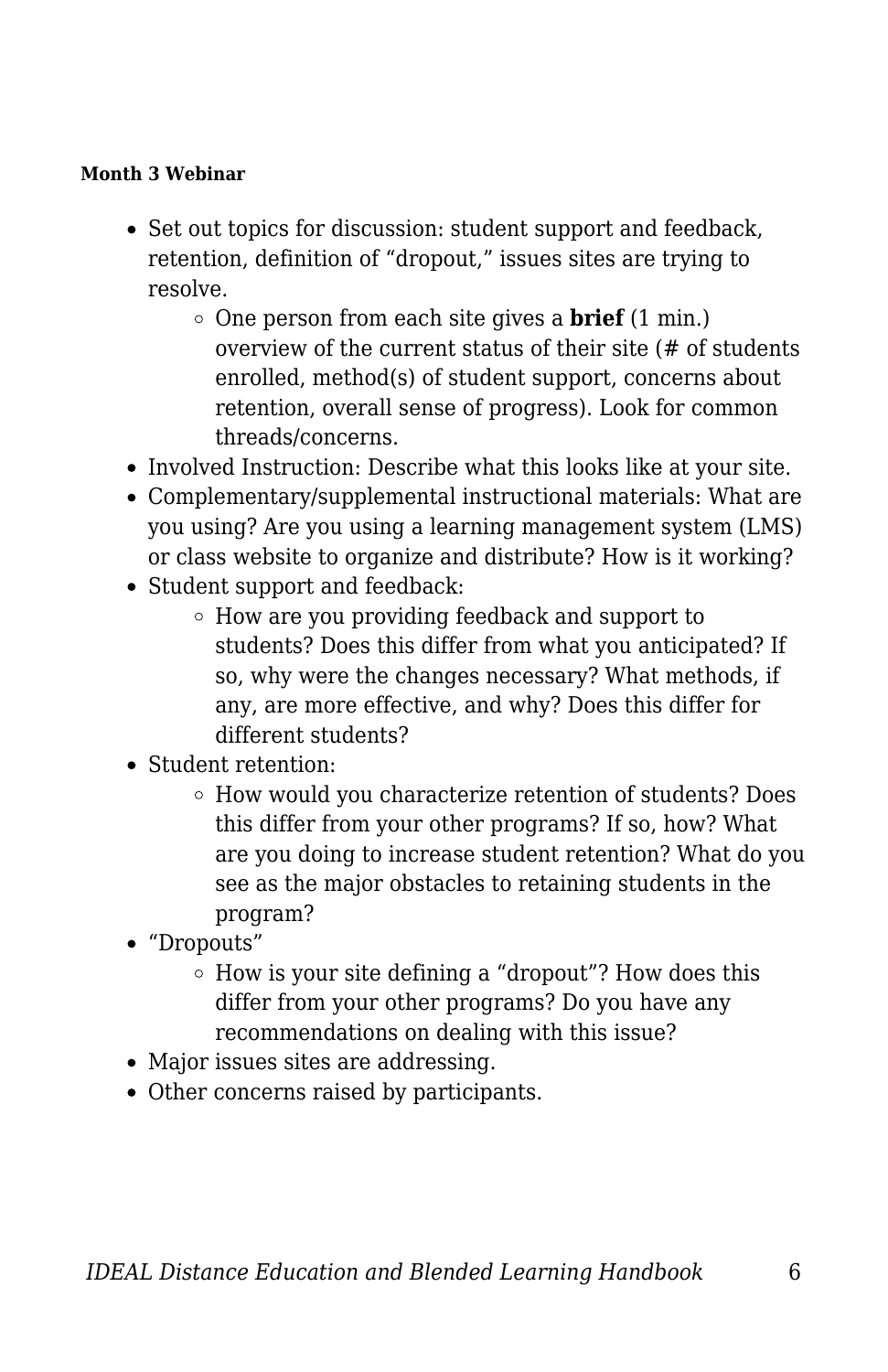### **Month 4 Webinar**

- Set out topics for discussion: student attrition, assessment, planning for final report.
	- One person from each site gives a **brief** (1 min.) overview of the current status of their site (# of students enrolled/active, method(s) of student support, concerns about retention, overall sense of progress). Look for common threads/concerns.
- Student attrition:
	- Have any of your students "dropped" from the program? How do you define a "dropout"? Although your program has only been running for one to two months, can you say how the dropout rate compares with your classroombased programs? In the next month, you will need to contact your "dropouts" to find out why they didn't stay with the program. Will it be easy to contact them?
- Assessment: How are you measuring learner progress? Which of the assessment strategies laid out in the Handbook are you using?
- Planning your final report: How would you rewrite your organization plan in light of this experience?

### **Month 5 Webinar**

The final webinar might be for wrapping up the pilot and looking ahead for future program improvement. Here is some suggested text for the invitation and webinar facilitation:

This webinar will give us an opportunity to explore two major issues as a group:

- 1. How well did each of the pilot projects, as they were implemented, work for your populations?
- 2. What changes do you think should be implemented to make the programs more successful in the next iteration?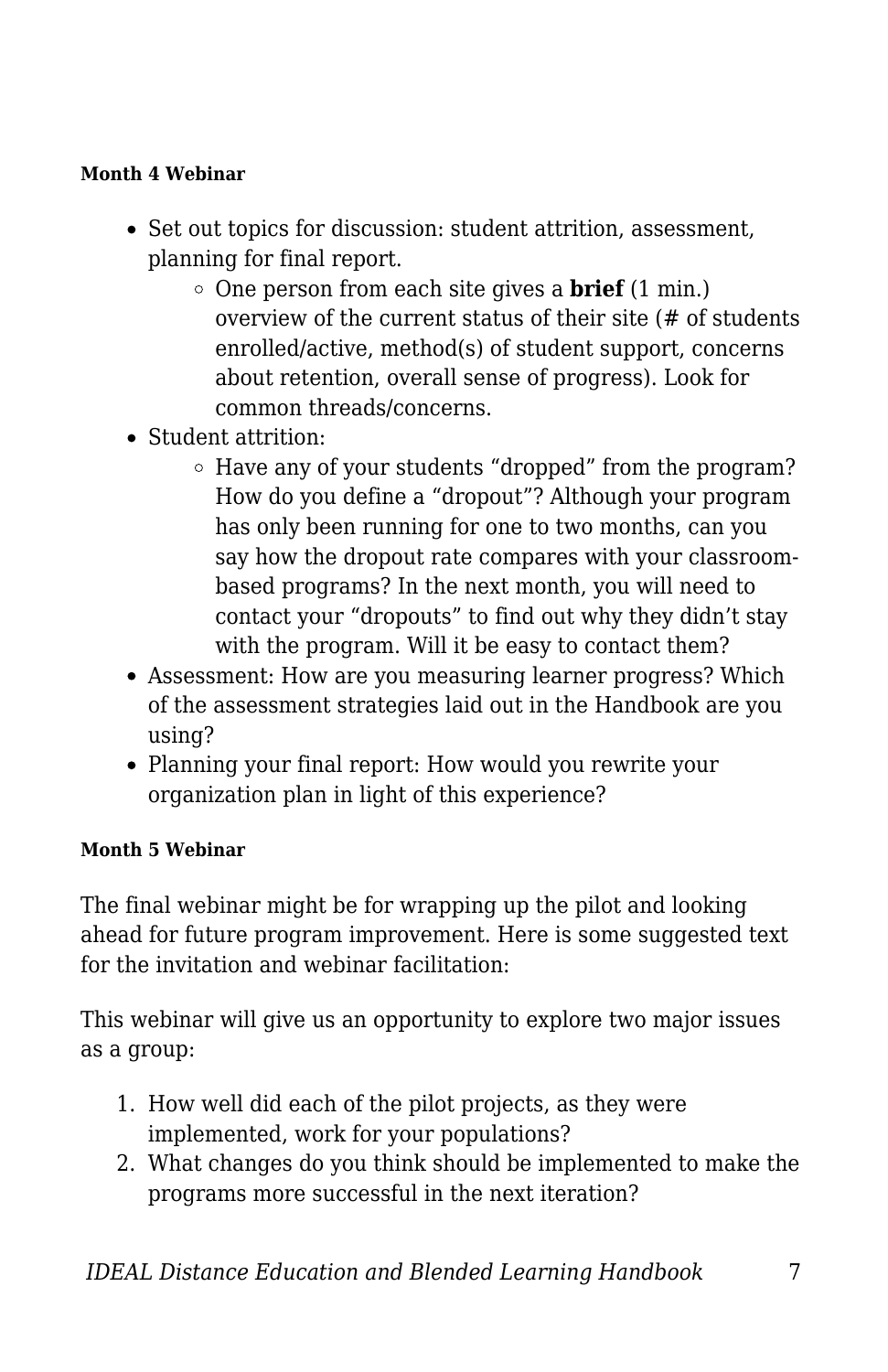We are not hoping to come to conclusions in this webinar, but, rather, our goal will be to point the way for future projects to learn from your experiences. To help get the process started, please respond to the following questions and email them to me before the webinar.

- 1. In what ways did this program work well for your target population?
- 2. What changes would you make for the next project, and why?



Consortium, I. (2020). *IDEAL Distance Education and Blended Learning Handbook*. EdTech Books. Retrieved from https://edtechbooks.org/ideal\_dl\_handbook